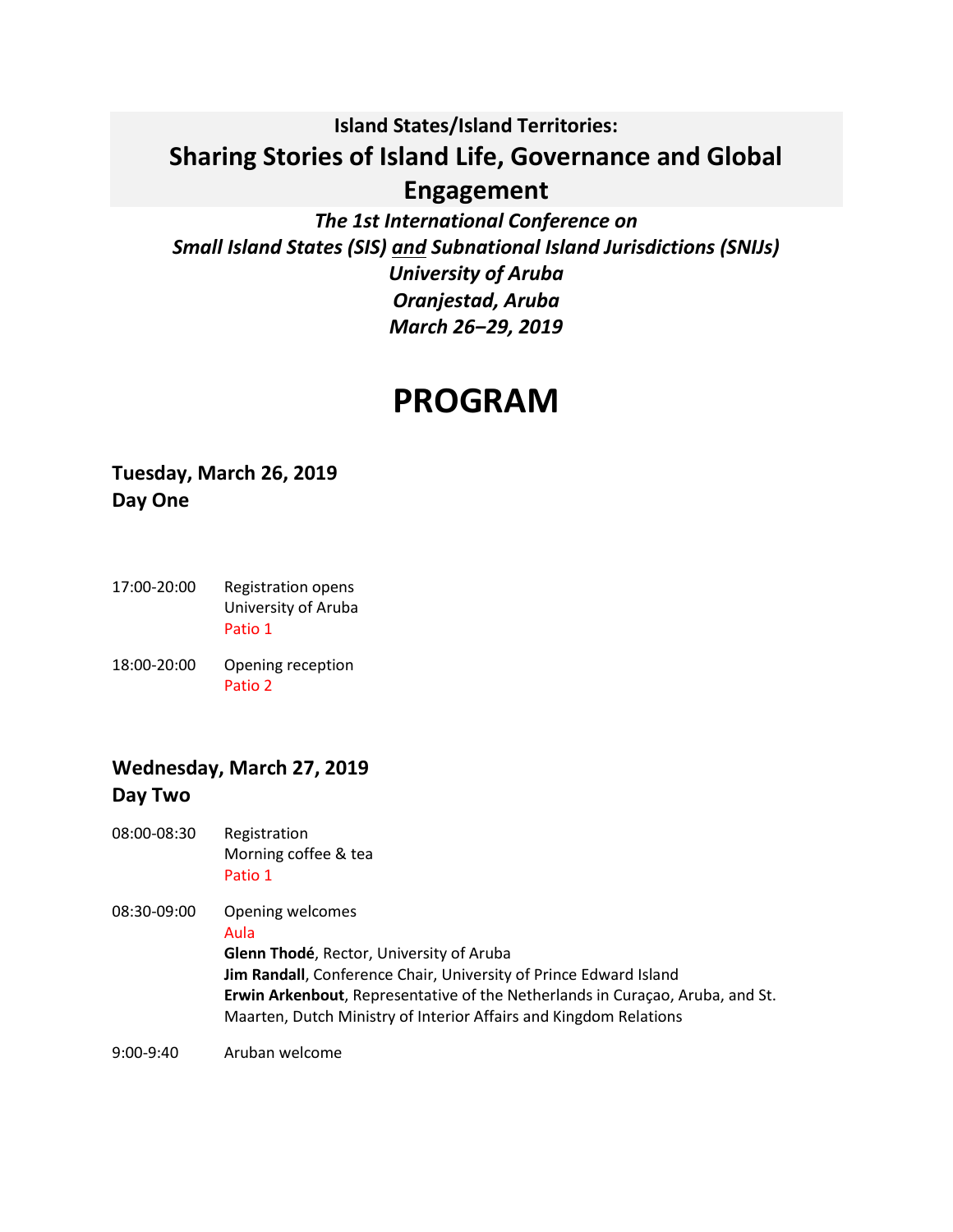# 9:40-10:00 **KEYNOTE ADDRESS Evelyna C. Wever-Croes** Prime Minister of Aruba & Minister of General Affairs, Integrity, Energy, Innovation, & Government Organization Aula

- 10:00-10:30 Group photo
- 10:30-11:00 Morning break Patio 1 and Patio 2

#### 11:00-12:30 **PRESENTATIONS: SESSION 1**

# **1A ISLAND-TO-ISLAND CONNECTIONS IN THE CARIBBEAN**

#### Aula

**Stanley D. Brunn, University of Kentucky** Regional and extraregional hyperlinks of Caribbean capital cities: A Mosaic of fragmented cores and peripheral linkages

**Tiarra Simon, Universiteit van Amsterdam**

The current migration crisis in Latin America and its effects on the migration trajectories in Small Island Development States (SIDS): The case of transnational migration of Venezuelans to Aruba

**Luc Alofs, University of Aruba**

Cohesion within the Kingdom: 'Disunited we stand'

#### **Kalim Shah, University of Delaware**

Adding industry associations into the SDG equation for Caribbean islands: A new institutionalism perspective

# **1B POLITICS AND GOVERNANCE**

# Room B

#### **Solange Ludmila Duncan, University of Birmingham**

Small island politics, power and the will of the people: Exploring perceptions on participatory governance in St. Maarten

**Elliot Bulmer, International Institute for Democracy and Electoral Assistance** Parliamentary democracy in Tuvalu: Scale, tradition, and non-party government **Derek O'Brien and Rhian Minty, Truman Bodden Law School, Cayman Islands** The fight for LGBT rights in the British Overseas Territories: Bermuda and the Cayman Islands

#### **Patrick Lévêque, University of Prince Edward Island**

Personalistic politics in subnational island jurisdictions: The case of Prince Edward Island

# **1C CONSTRUCTING ISLAND IDENTITIES: SOCIAL CAPITAL**

#### Room C

**Owen Jennings, University of Hawai'i** Making ends (of-the-earth) meet: 'Getting by' in Saint Helena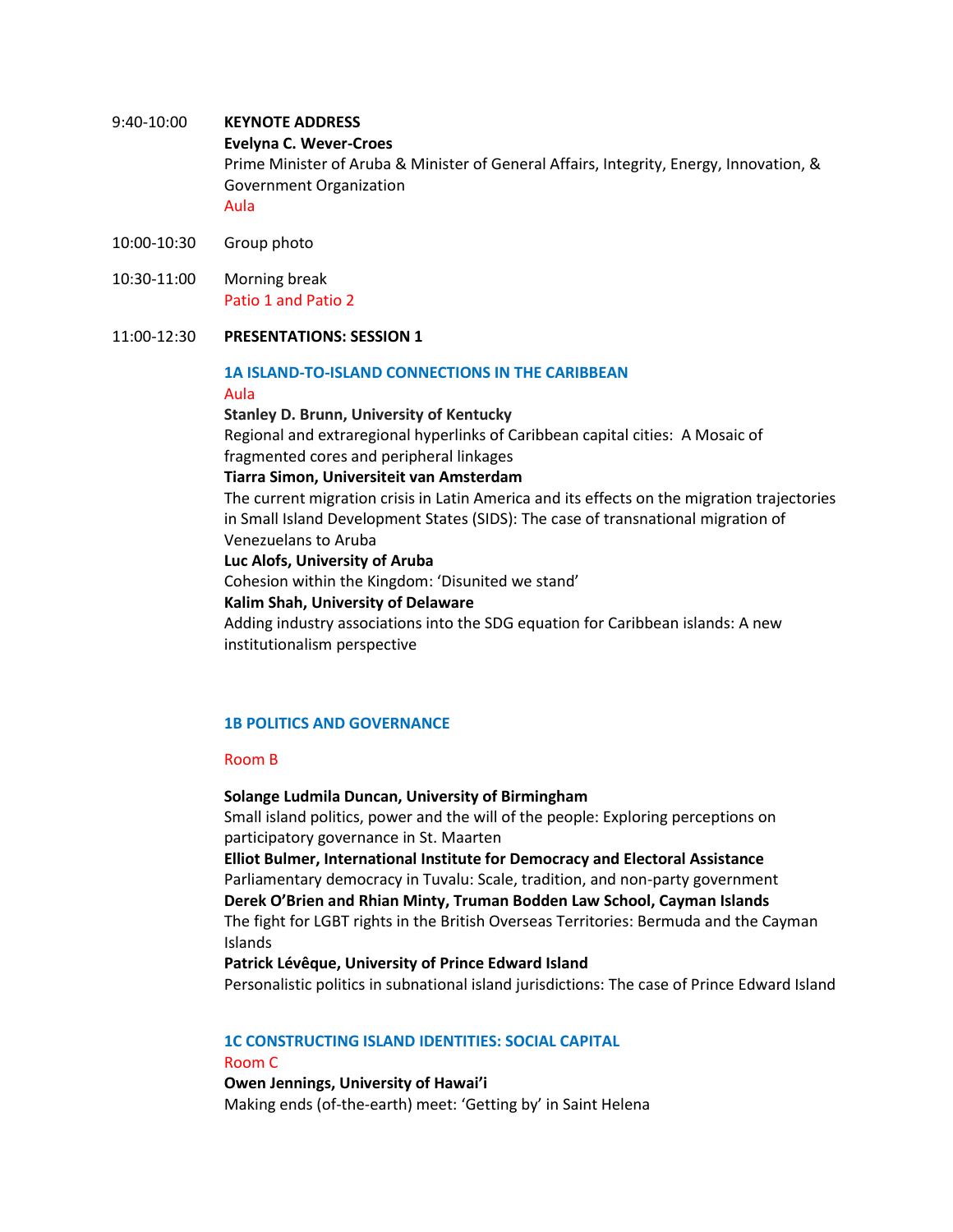#### **Margaret Paterson, University of Prince Edward Island**

The inertia of islandness: When nationalism eclipses islandness, and 'island-made' isn't an option

## **Laurie Brinklow, University of Prince Edward Island**

From cultural cringe to cultural confidence: The role of island identity and social capital in creating strong island jurisdictions

# **1D GOOD GOVERNANCE AND ECOSYSTEM HEALTH**

#### Room 3

**Stephen Snider, Harvard University** Cooperation in the management of coral ecosystems **Iain Hall, Sophia University, Tokyo** Developing national environmental policy in a nation of semi-autonomous states: A case study of the Federated States of Micronesia **Kimberly Wishart Chu-Foon, University of Prince Edward Island** Environmental governance of forests in small island developing states of the Caribbean

#### 12:30-14:00 Lunch Patio 1 and Patio 2

# 14:00-15:30 **PRESENTATIONS: SESSION 2**

# **2A ECONOMIC DEVELOPMENT I**

#### Aula

**Barney Pacheco, The University of the West Indies** Leveraging diaspora networks: A strategy for non-tourism services transformation **Danny Pieters, Leuven University, Belgium** Legal transplants to help smaller states protect their population and identity

# **Edward Erasmus, University of Aruba**

Creating social impact in small island communities through social entrepreneurship

# **2B GOOD GOVERNANCE AND GOVERNMENTALITY**

#### Room B

#### **Kim Williams-Pulfer, Indiana University**

Narratives of Bahamian civil society: Stories of resilience and challenge **Lay Hing de Kort-Yee, Court of Audit of Aruba**

The governance arena of supreme audit institutions of subnational island jurisdictions within the Dutch Kingdom in the 21st century

# **Catherine Gallant, University of Prince Edward Island**

Australia's Pacific Solution: Its evolution and maintenance from a governmentality perspective

# **Geneve Phillip-Durham, University of the West Indies**

Deconstructing the good governance agenda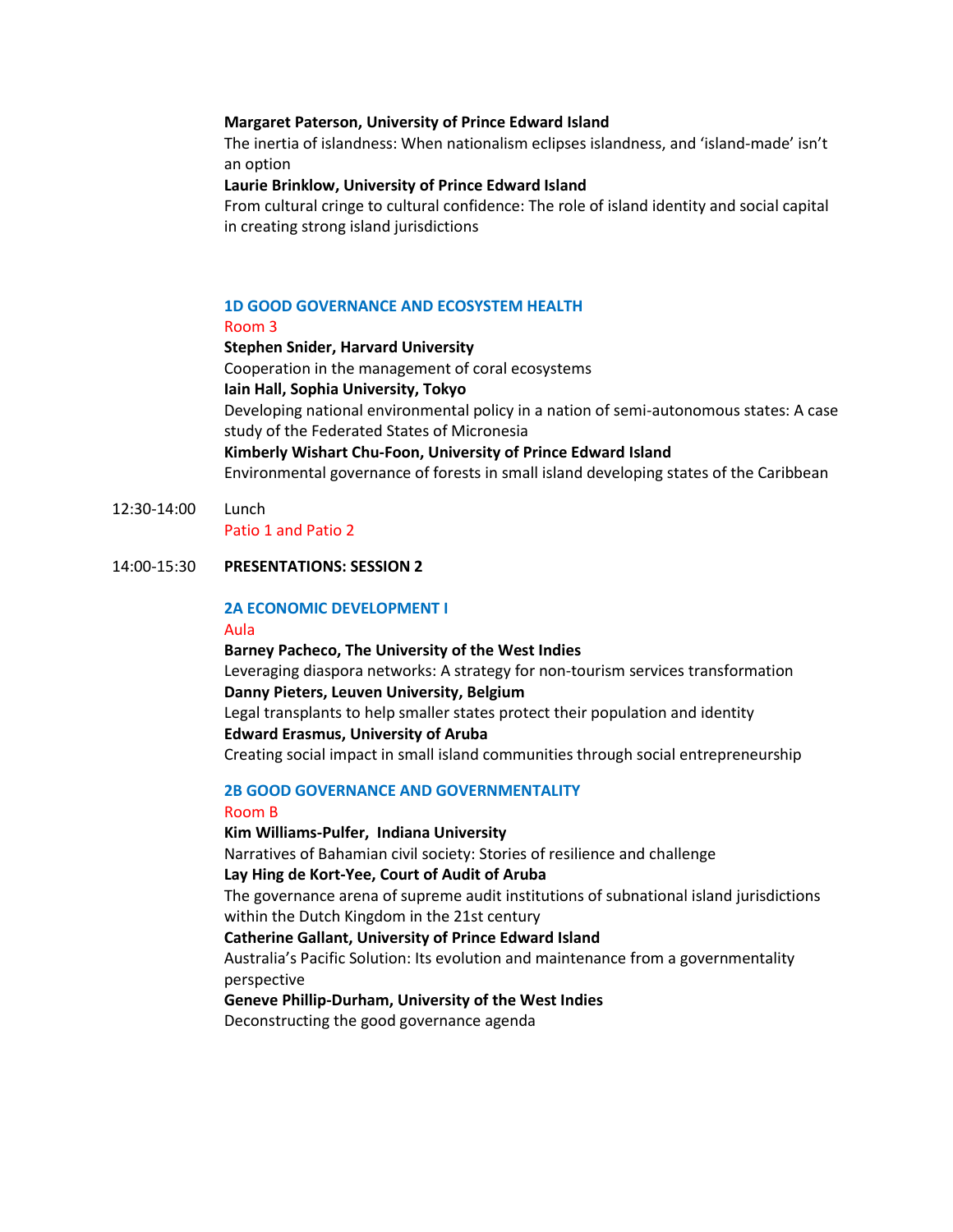# **2C CONSTRUCTING ISLAND IDENTITIES: CULTURAL CAPITAL**

#### Room C

#### **Emiel Martens, Erasmus University Rotterdam**

The audio-visual industries as national development strategy in Small Island Developing States in the Caribbean

#### **Birgit Kreykenbohm and Renske Pin, University of Aruba**

Exploring multi-institutional collaboration to strengthen small island mediascapes **Lara Giordana, Università di Torino** 

An archipelago of cultural creativity: The Belep Islands of New Caledonia

15:30-16:00 Afternoon break Patio 1 and Patio 2

# 16:00-17:30 **PRESENTATIONS: SESSION 3**

# **3A INDEPENDENCE/DECOLONIZATION**

# Aula

**Beatriz Llenin-Figueroa, Universidad de Puerto Rico**  Imagining an archipelagic, decolonial future for Puerto Rico **Lodesca Livingston, Dependency Study Project**

Challenges to self-determination in the Western Caribbean: The case of the Raizal people of the archipelago of San Andres, Providence, and Santa Catalina **Marcel August Farinelli** 

Managing the island territory: An historical perspective on Corsica and Sardinia **Valérie Vézina, Kwantlen Polytechnic University**

'Nationals', but not nationalists? The development of nationalist demands in American Samoa and Puerto Rico

# **3B ECONOMIC DEVELOPMENT II**

#### Room B

**Winston Dookeran and Preeya Mohan, University of the West Indies** The circular economy in the Caribbean: Implications for the banking sector **Rendell de Kort, Cornerstone Economics, Aruba**  Arthur Lewis and the fourth industrial revolution in Caribbean SIDS: An assessment **Bauke Feenstra, University of Aruba** Circular business and waste management in Aruba

## **3C CONSTRUCTING ISLAND IDENTITIES: 'CARIBBEANNESS'**

#### Room C

#### **Helmut Vink, University of Aruba**

Aruban traditional churches and their shifting role in public service provision **Morgane Le Guyader, Université des Antilles** 

Between regional invisibility and daily vulnerability: the construction of a Raizal heritage on San Andres Island (Archipelago of San Andres, Old Providence & Saint Kathleen, Colombia)

#### **Artwell Cain, University of Aruba**

The narratives of institutions in small islands with an emphasis on Aruba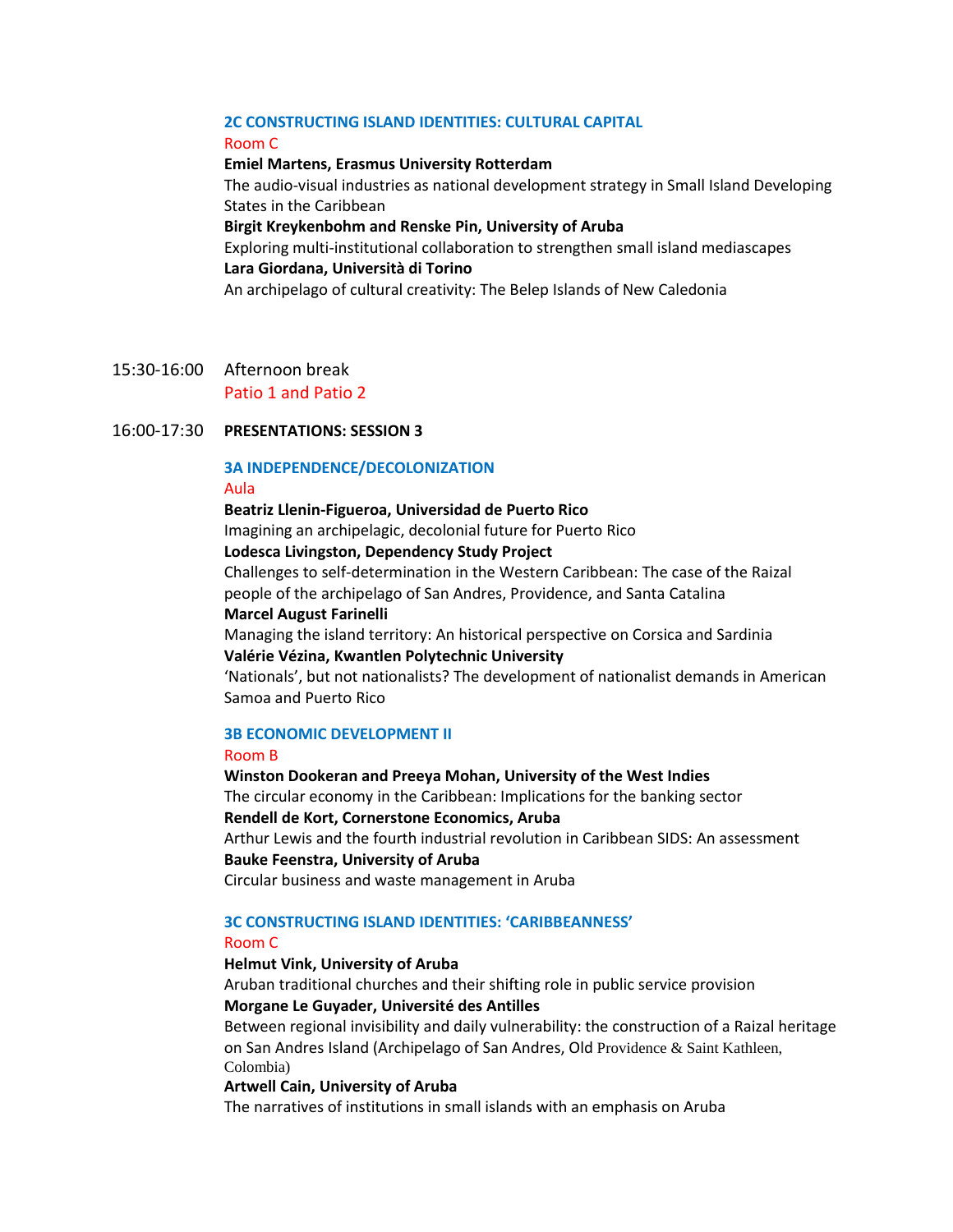# **3D SUSTAINABLE DEVELOPMENT GOALS (SDGs) AND CLIMATE CHANGE** Room 3

# **Loïza Rauzduel, Université des Antilles**

Sustainable development policies and strategies in Guadeloupe and Martinique: A focus on the social and human dimension **Simron Singh, University of Waterloo**

Can the Caribbean live within the doughnut? Assessing the social and environmental performance of five island nations

#### **Jocelyne Croes, SDG National Commission, Government of Aruba**

United Nations Sustainable Development Goals: A case for good governance for SIDS **Francielle Laclé and Elena Palacios Nieto, Yabi and Wolfs Company**

*Nature2SDGs*: A practical toolkit to mainstream ecosystem services in the 2030 Agenda for Sustainable Development in SIDS: An application in Aruba

18:15-20:15 Conference dinner Entertainment The Old Cunucu House Restaurant

Palm Beach 150, Noord, Aruba

# **Thursday, March 28, 2019**

# **Day Three**

- 08:00-08:30 Morning coffee & tea Patio 1
- 08:30-09:30 **KEYNOTE ADDRESS Honorable Leona Romeo-Marlin** Prime Minister of Sint Maarten & Minister of General Affairs Aula
- 09:30-10:00 Morning break Patio 1 and Patio 2
- 10:00-11:30 **PRESENTATIONS: SESSION 4** Aula

# **4A IRMA AND MARIA: REFLECTIONS ON RECOVERY AND RECONSTRUCTION**

Roundtable hosted by **Peter Clegg, with Senator Allison DeGazon (US Virgin Islands), Beatriz Llenin-Figueroa (Puerto Rico), Arjen Alberts (Sint Maarten), Arno Boersma (Centre of Excellence for the Sustainable Development of SIDS)**

**4B INDEPENDENCE/DECOLONIZATION: THEORY AND PRACTICE**

# Room B

**Azell Francis, Viveka Jackson, and Nadia Mohammed, Georgia Institute of Technology**  Prospering beyond dependency

**Joris Sylvie, Université des Antilles**

Theorizing external action of French overseas territories: Between paradiplomacy and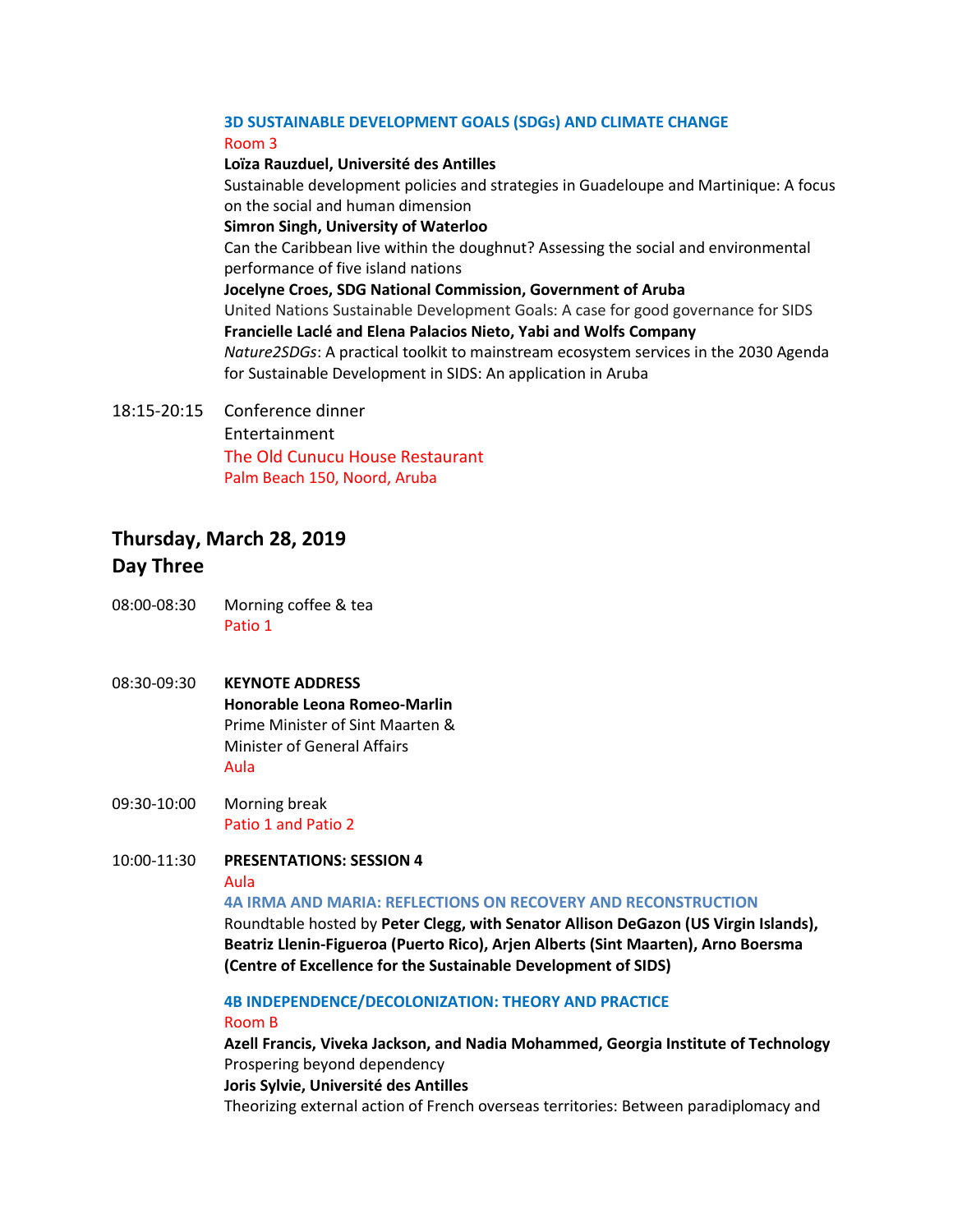multi-level diplomacy **Carlyle Corbin, Dependency Studies Project**  Democratic deficiencies in dependency governance of small island territories **John Connell, University of Sydney** It's the demography, stupid. Twenty years on from *The Last Colonies.*

# **4C EDUCATION: THE ROLE OF INSTITUTIONS IN CREATING SUSTAINABLE ISLANDS** Room C

**Arno Boersma, Centre of Excellence for the Sustainable Development of SIDS** Building bridges between islands of sustainable development knowledge **Bonnie Benesh and Michael Willem, Think To DO Institute** Think Different. DO Change. **Zhannah Voukitchevitch, University of Ottawa** Small island jurisdictions and observer status in the Arctic Council? **Eric Mijts, University of Aruba** Research and higher education programs for sustainable development in small island states

- 11:30-12:30 Lunch Patio 1 and Patio 2
- 12:30-17:00 **FIELD TRIP TO SAN NICOLAS** Bus departs from and returns to University of Aruba
- 17:00-19:30 Dinner on your own
- 19:30-21:30 **PUBLIC EVENT KEYNOTE ADDRESS Dr. Godfrey Baldacchino** Woke up, got out of bed, dragged a comb across my head: A day in the life of a SNIJ resident Aula

# **Friday, March 29, 2019**

**Day Four**

- 08:00-08:30 Morning coffee & tea Patio 1
- 8:30-09:30 **KEYNOTE ADDRESS Dr. Peter Clegg** University of the West of England Beyond Brexit and Cotonou: New regionalisms in the Caribbean? Aula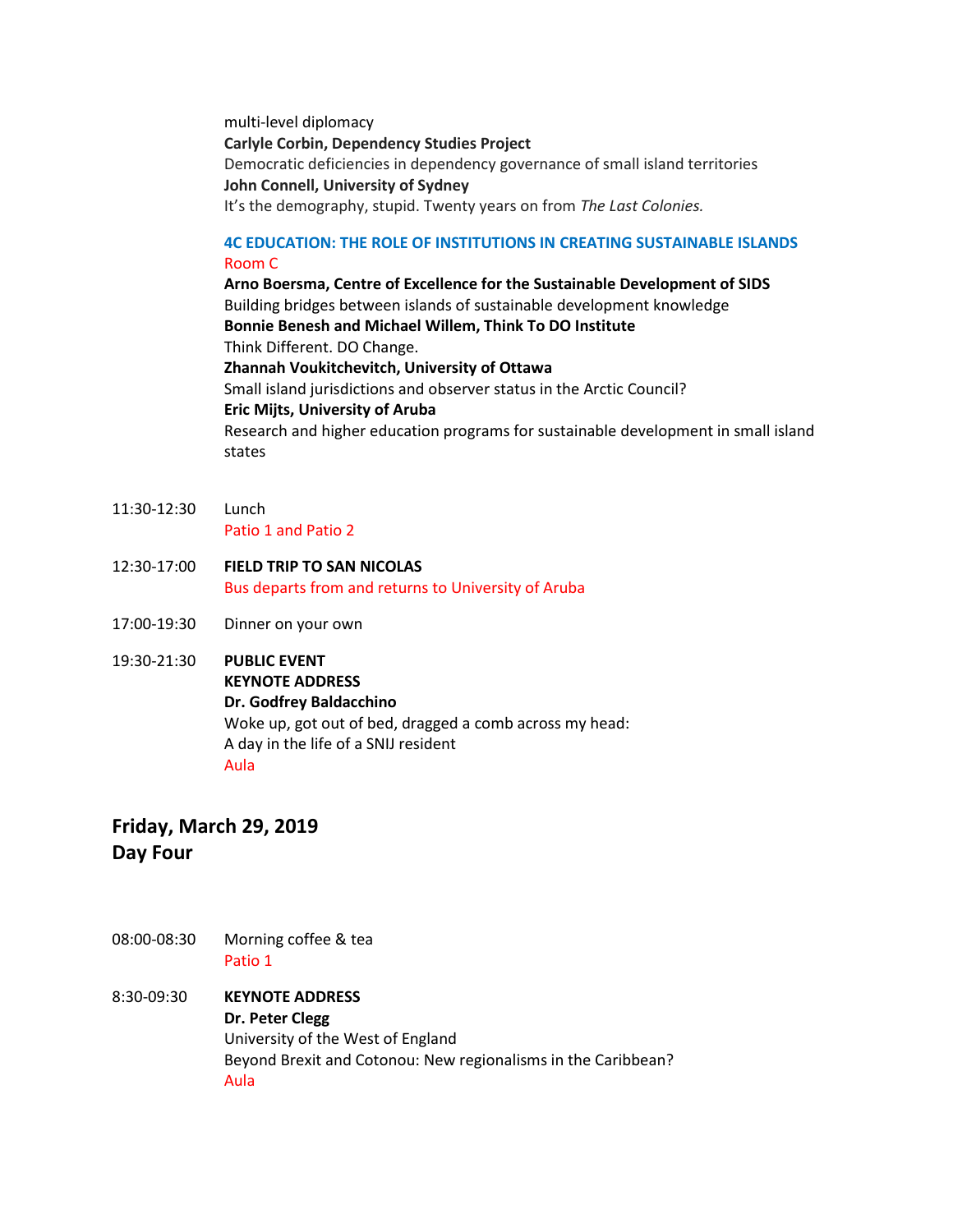## 9:30-10:00 Morning break Patio 1 and Patio 2

#### 10:00-11:30 **PRESENTATIONS: SESSION 5**

## **5A DISASTER CAPITALISM**

#### Aula

**Rachel Dodds, Kelly-Ann Wright, and Ilan Kelman, Ryerson University** Islands and disaster capitalism: Is the focus on island vulnerabilities comprehensive enough?

# **Kristen de Kroon, University of Waterloo**

A material vulnerability account of building services in Grenada from a spatial perspective

**Johnella Bradshaw, University of Waterloo**

The weight of the islands: "You can't manage what you can't measure."

# **5B THE ARCHIPELAGO AND REGIONAL INTEGRATION**

#### Room B

#### **Christian Bouchard, Laurentian University**

France's island territories in the Southwest Indian Ocean: Success and challenges of this 'France of the Indian Ocean'

**Carlos Amaral, University of the Azores** 

Insularity and regional autonomy in Europe

#### **Gerard Prinsen, Massey University**

Centrifugal forces in four pairs of Pacific island jurisdictions: Wallis-Futuna, Rarotonga-Manihiki, Tahiti-Mangareva, Chuuk-Pohnpei

# **5C SUSTAINABLE ISLAND TOURISM**

# Room C

## **Sonya Graci and Logan Van Vliet, Ryerson University**

Examining the potential for sustainable tourism development in Savusavu, Fiij **Hilary Symes, Temple University**

Tourism and anthropogenic climate change in the Marquesas Islands, French Polynesia **Arjen Alberts, Ministry of Health, Social Development and Labor, Sint Maarten** Aruba and Sint Maarten: SNIJs that became Small Island Tourism Economies, by accident or by plan?

## **5D CLIMATE CHANGE RESILIENCE** Room 3

#### **Anne McDonald and Bertha Reyuw, Sophia University**

Turning up the volume on 'island her-stories': Exploring gender mainstreaming potentials in resource management and climate policies in the FSM

#### **Keron Niles, University of the West Indies**

Facilitating the development of inclusive cultural industries as a form of climate change adaptation: The case of Trinidad and Tobago

#### **James Ellsmoor, Island Innovation**

Green islands: Communicating sustainability through islandness